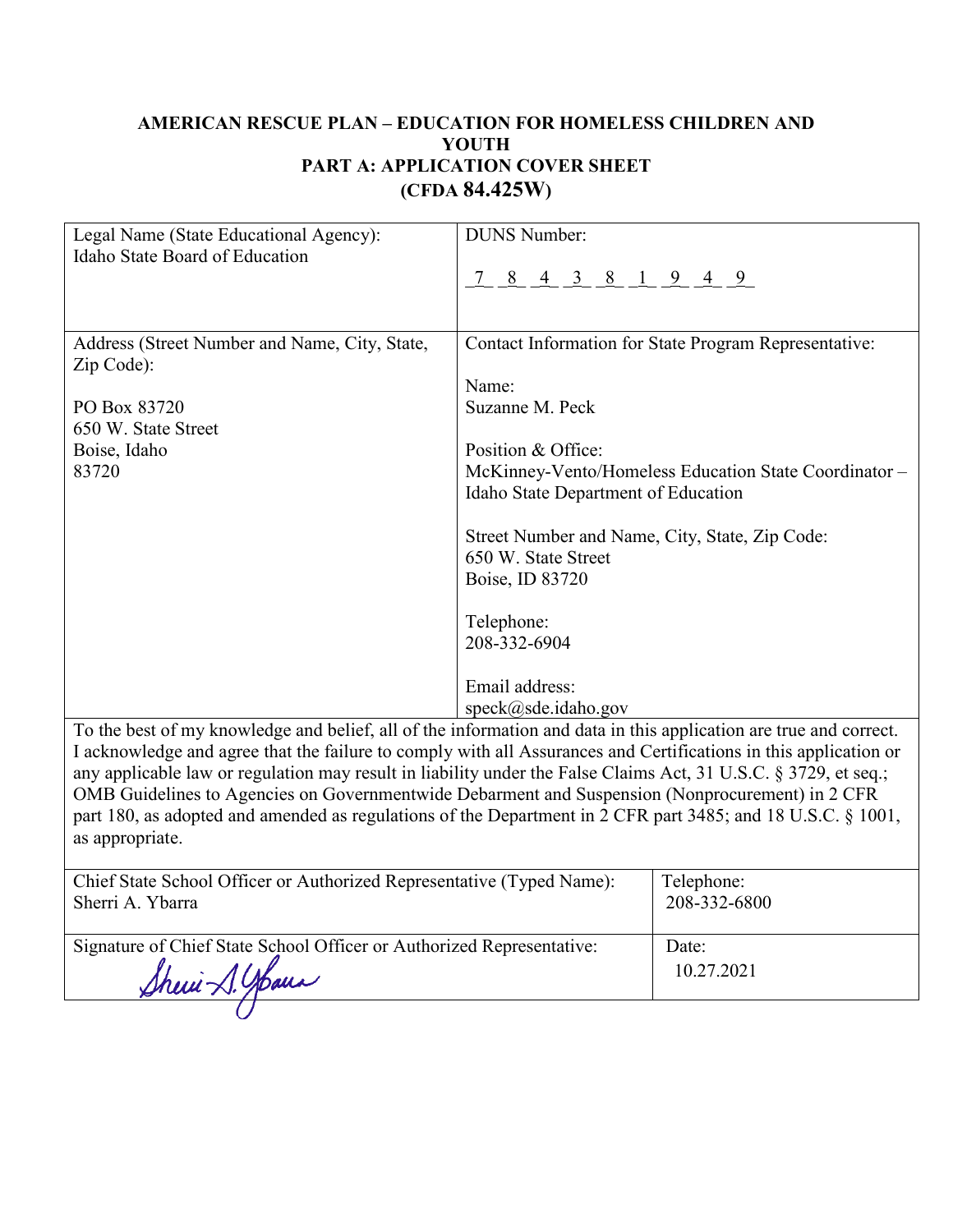#### **AMERICAN RESCUE PLAN – EDUCATION FOR HOMELESS CHILDREN AND YOUTH PART B: PROGRAMMATIC, FISCAL, AND REPORTING ASSURANCES**

The Chief State School Officer or his/her authorized representative assures the following:

- a. Funds awarded under this application (ARP Homeless II) will adhere to the final requirements at [https://oese.ed.gov/files/2021/07/EO-12866-OESE-FY-21-NFR-ARP-HCY](https://oese.ed.gov/files/2021/07/EO-12866-OESE-FY-21-NFR-ARP-HCY-with-disclaimer.docx)[with-disclaimer.docx.](https://oese.ed.gov/files/2021/07/EO-12866-OESE-FY-21-NFR-ARP-HCY-with-disclaimer.docx)
- b. The SEA will award at least 75% of its total allocation to LEAs, based on the formula set out in the final requirements. The funds remaining after subgrants are made to LEAs may be used by the Office of the State Coordinator for the Education of Homeless Children and Youth for State-level activities as reflected in sections 722(f) and (g) of the McKinney-Vento Act.
- c. The SEA will comply with, and ensure that LEAs comply with, all reporting requirements at such time and in such manner and containing such information as the Secretary may reasonably require, including but not limited to the requirements under the McKinney-Vento Act, and including but not limited to numbers of students experiencing homelessness identified and supported through ARP-HCY funding, and specific details about supports and services received by students.
- d. Within 60 days from publication of this application, the SEA will submit a plan to [HomelessED@ed.gov](mailto:HomelessED@ed.gov) that contains the following information:

## i. For **ARP Homeless I**:

1. How the SEA has used or will use up to 25 percent of funds awarded under ARP Homeless I for State-level activities to provide training, technical assistance, capacity-building, and engagement at the State and LEA levels, including support to LEAs to increase access to summer programming in 2021. This must include how the SEA has supported LEAs to plan for and provide wrap-around services, in collaboration with State and local agencies for immediate needs this spring 2021, and how it will support LEAs for school year 2021-2022. This should include the extent to which the SEA has or plans to build capacity in LEAs that have not received an EHCY subgrant in the past in order to ensure that these LEAs are well-prepared to utilize the funds provided in ARP Homeless II;

## *ARP-HI Idaho-SDE (ISDE) Response #1*

*The ISDE goal for ARP-Homeless 1 funds was to get awards out to LEAs as quickly as possible so they could utilize these funds to increase summer programming.*

*The ISDE felt that we had the time and capacity within our current MV/Homeless Education program & Federal Programs department to develop and quickly award ARP-H1 funds through a shortened competitive grant application process, provide technical assistance to ARP-H1 subgrantees, and increase the awareness of COVID-19 related supports for families to all liaisons as they prepared for summer*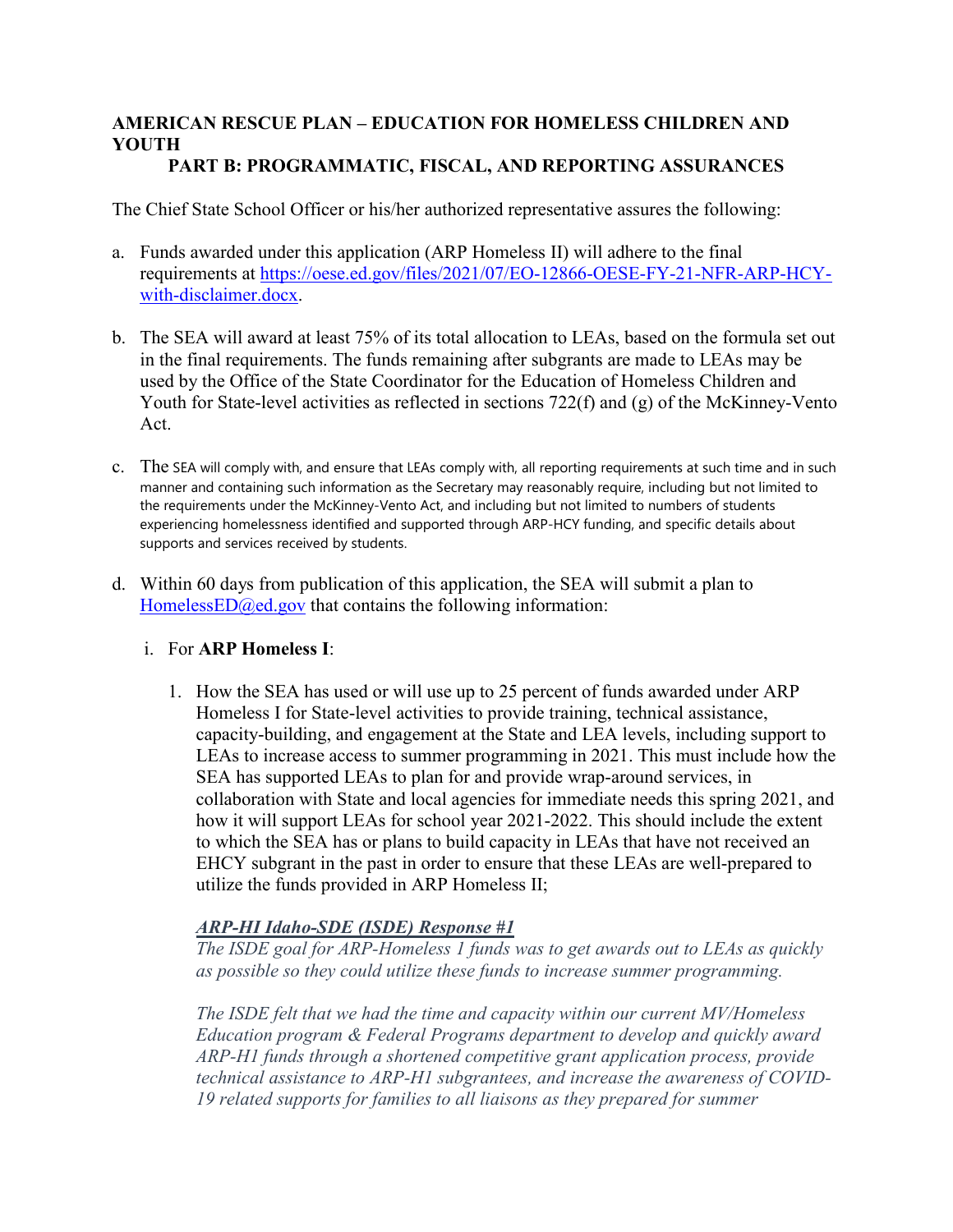*programing, fall staffing, and supporting the whole child. See specific statewide supports in the ARP-H1 Idaho Response #2 below. By sending all of the funds out to districts, it allowed us the time needed to better analyze our needs and effectively plan for future statewide activities without using any of the 25% of allowable funds for administrative costs.* 

 *subgrantees & 14 for new LEAs who had never received ECHY grant funds in the ISDE awarded 100% of Idaho ARP-Homeless 1 allocation out to LEAs by June 30, 2020. 34 LEAs were awarded ARP-H1 grants – 20 for current 2020-2023 MV past. ARP-H1 grantees were from all regions of the state except for a small section of the panhandle area. They represented large, medium, and small LEAs – including both virtual and brick and mortar programs.* 

 *scheduled trainings include the following topics: a. Improvement Planning cycle Support for these ARP-H1 grantees will be provided through the previously scheduled 2020-2023 MV subgrantee training & professional development. These* 

- 
- *b. Writing actionable goals*
- *c. Moving the Needle: Using data for effective change*
- *d. Evaluation Season: A time to monitor and adjust*

*Additional support will also be provided to MV liaisons through the creation of mentoring partnerships for new ARP-H1 grantees with current MV subgrantees. These relationships will not only strengthen liaison capacity in effectively utilizing ARP-H1 & H2 funds, but also to better prepare LEAs to apply for future MV subgrants.* 

2. How the SEA has used or will use their funds for State-level activities to provide support to LEAs to increase access to summer programming and plan for and provide wraparound services for summer 2021, in collaboration with State and local agencies and other community-based organizations; and

#### *ARP-HI ISDE Response #2*

*The ISDE believes in working collaboratively and not working in silos. Because of this commitment, we were able to provide state-level activities to LEAs without the need to use ARP-H1 administrative set-aside funds. We were able to leverage existing statewide projects that were already planned or in-place. These were achieved with MV administrative funds, other Federal Program funds, or ESSER funds.* 

 *schools, in-person learning as well as remote/virtual platforms. We met virtually In SY2020-21, the ISDE reinstated the Idaho Homeless Education Advisory Team (IHEAT) with members representing McKinney-Vento (MV) liaisons from every region of the state. This 16-member team brought insight from seasoned and new liaisons who support students in large, medium, small LEAs, regular districts, charter throughout the year to conduct a needs assessment of the Idaho MV/Homeless*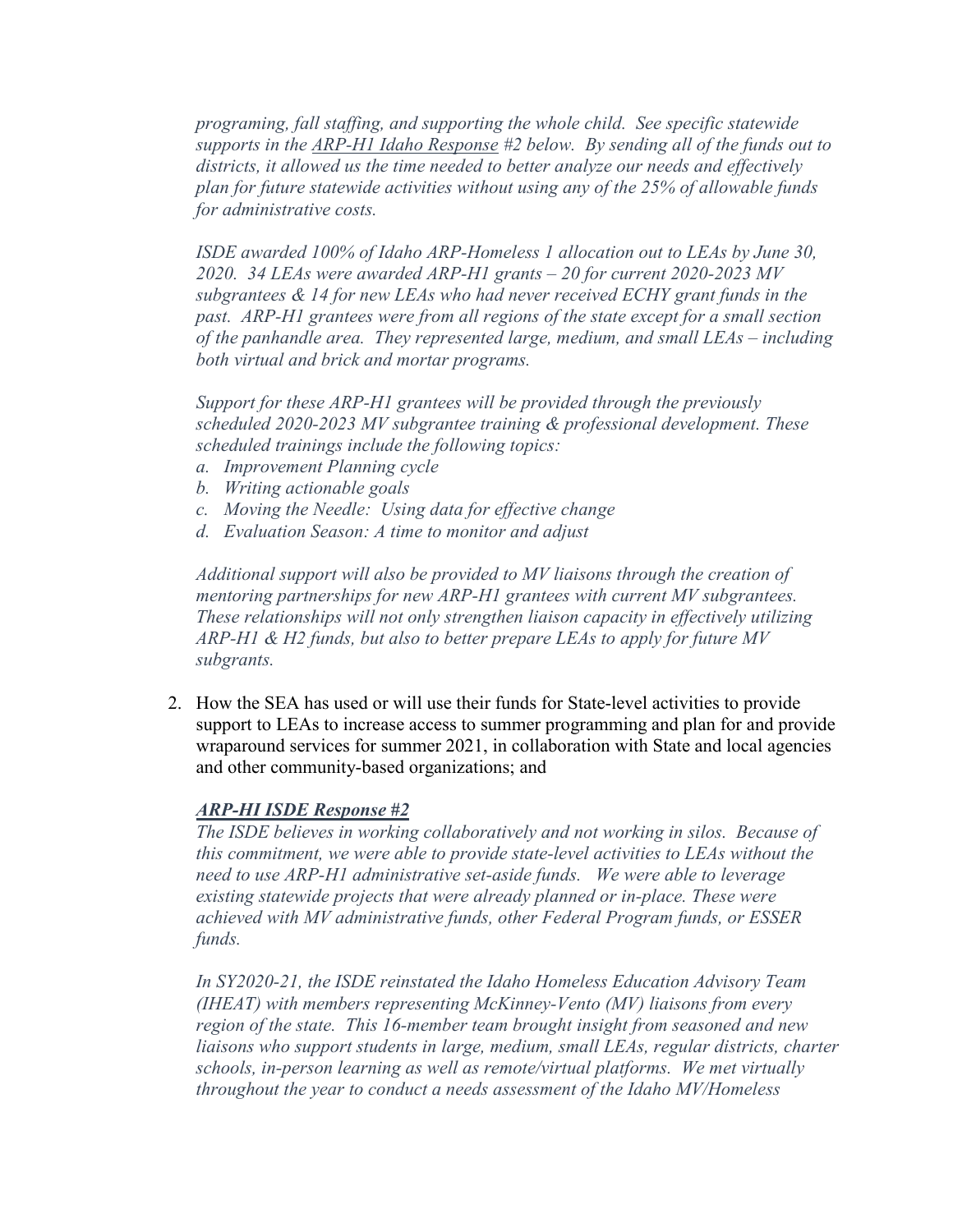*Education program and convened in June in Boise for a two-day event to develop mission/vision statements, liaison values and a set of shared beliefs. These discussions and the resulting documents are the basis from which we worked to revise the McKinney-Vento/Homeless Education program area of the Idaho state ESSA plan, to set goals, to develop a five-year plan, to create annual activities, and to plan*  for professional development opportunities. All of this work was viewed through the *lens of effectively utilizing our ARP-HCY funds to develop MV liaison capacity and create better functioning/sustainable local MV programs throughout the state.* 

*In addition to the summer work of the IHEAT team, the following are examples of only some of the summer programming, wrap-around support, or technical assistance/training opportunities provided by the ISDE that were implemented or available to LEAs in the summer of 2020 and extended into the 2020-21 school year.* 

- *As part of the Idaho ARP-ESSER plan, beginning in the summer of 2021 LEAs are required to submit data regarding student enrollment and attendance in summer programs. ISDE will use these numbers as a baseline of MV student participation in summer school and credit recovery for secondary students to compare the effectiveness of our ARP-H1 & H2 plan.*
- *Idaho's School Reopening website provides back-to-school guidance as school resumes for the 2021-2022 year that addresses many of the issues that made last year challenging. Superintendent Ybarra, the Idaho Department of Health and Welfare (IDHW), and education stakeholders around the state are committed to supporting LEAs to ensure students have a successful school year. Explore the [resources here.](https://protect-us.mimecast.com/s/m9s0CpYmo2IJWg7TGSsNG?domain=sde.idaho.gov)*
- *Federal Programs website – [Pandemic Relief Funds](https://www.sde.idaho.gov/federal-programs/prf/) area is updated regularly with information regarding all ESSER CARES, CRRSA, and ARP information, frequently asked questions, data, etc.*
- *Federal Programs team webinars were provided or are scheduled to help LEAs plan effective uses for Federal Pandemic funding by program area -*
	- *Family and Community Engagement (FACE) "Community School Partnerships/Strategies and Making the Most of ESSER Funding" - June 10, 2021*
	- *Title IA - "Accelerated Student Academies" -September 2021*
	- *Title IC "Enhancing Services to Migratory Children in a World with ESSER funds" – September/October 2021*
	- *Title IIA - "Using ARP-ESSER III funds: Instructional time & Evidence-based Interventions to Address Learning Loss" - June 21, 2021*
	- *English Learner "Using ESSER funds to Support English Learners"- September/October 2021*
	- *McKinney-Vento/Homeless Education "Idaho's ARP-H1 and H2 Overview" webinar - August 11, 16, 26, 31, 2021*
- *SDE Partner sponsored webinars scheduled for August & September of 2021, include -*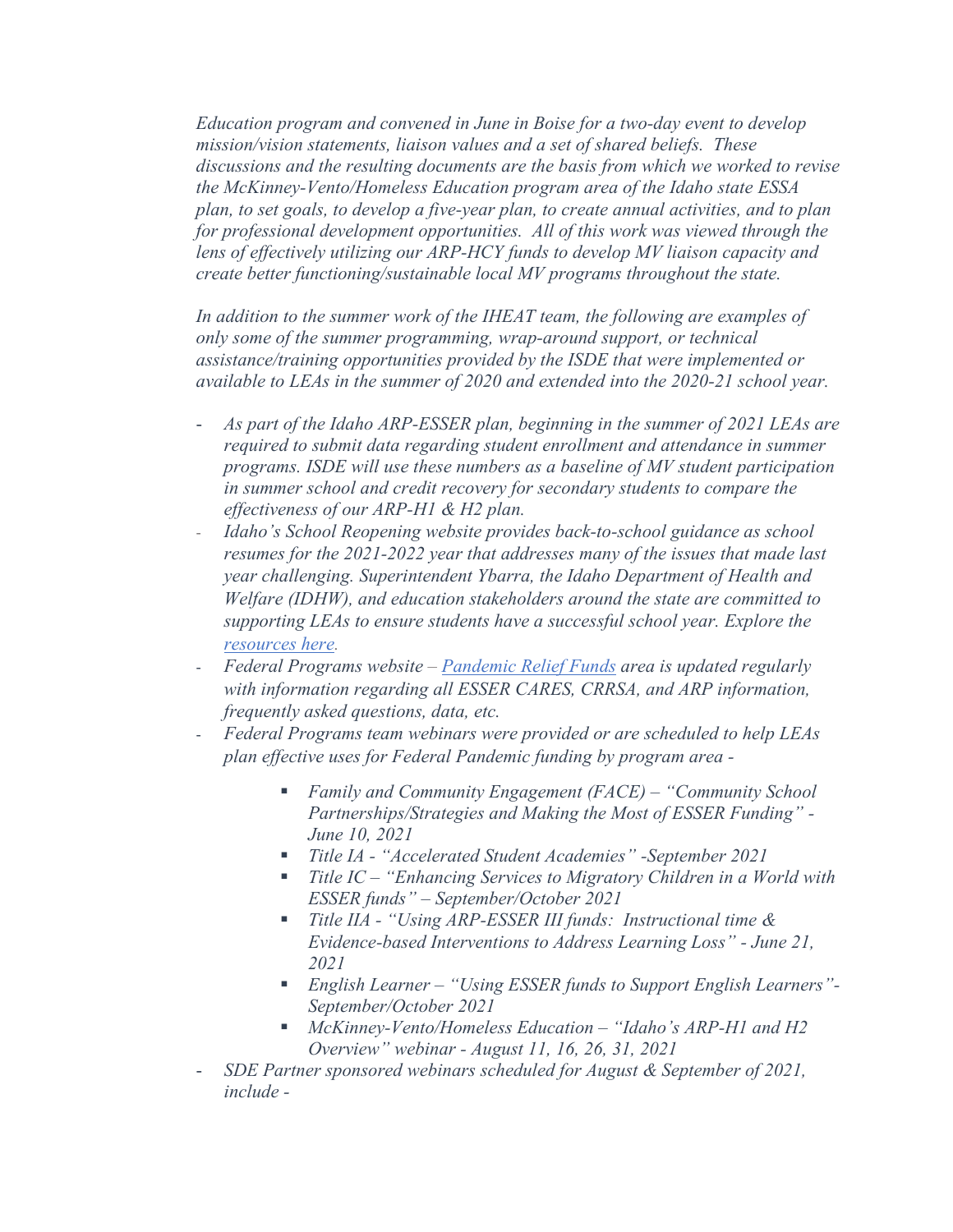- o *Education Northwest Region 17 Comprehensive Center for Idaho & Montana – Webinar series on Evidence-Based Practices & ARP ESSER* 
	- *"Language, Culture and Resiliency"*
	- *"Exploring the Power of Engaging Families and Communities"*
	- *"Trauma Informed Practices"*
	- *"Reimagining Learning in Schools"*
	- *"Beginning with Relationships, Arriving at Rigor*
	- *"Acceleration of Learning, Not Remediation"*
	- *Monitoring ESSER Plan Impact & Implementation"*
- *Alternative School Summer Programs* 
	- o *1) LEAs were encouraged to reevaluate their enrollment criteria to include more MV students needing credit recovery opportunities, and*
	- o *2) to use ARP-H1 funds to hire a MV accountability partner to case manage/mentor a group of MV students by regularly checking-in regarding attendance, trouble-shooting connectivity issues, supporting executive-functioning skills of managing time/missing assignments, and providing additional tutoring support, etc. This idea was based on the current Migrant Education program summer mentor model.*
- *Migrant Education Program Summer Enrichment* 
	- o *1) LEAs were provided with information on how ARP-H1 funds could be used to provide scholarships for MV students to participate; or*
	- o *2) depending on the number of MV students, hire additional staff with these funds to allow for the increased number of MV students that were participating.*
- *Planning for Wrap-Around services* 
	- o *The ISDE Student Engagement & Safety Coordination department has focused their work to support LEAs with recommendations and best practices in providing wrap-around services for students.* 
		- *A working group met throughout the 2020-21 school year to develop recommendations for schools.*
		- *More than 50 statewide community stakeholders participated representing mental health providers, higher ed/pre-teacher departments, non-profits, early childhood interventionists, tribal agencies, medical providers, juvenile justice personnel, school counselors/psychologists/nurses, special education parent advocates, workforce development agencies, school board members, and school-level staff.*
		- *The final document "Improving Conditions for Learning: Moving Beyond Data Collection" was presented to the Superintendent of Public Instruction in July 2021. The 11 recommendations will be the basis to guide the SDE's efforts for the next 2 years to provide support, resources, training, technical and leadership to ensure districts can implement services for students, staff and families that support high achieving schools and positive, safe learning environments.*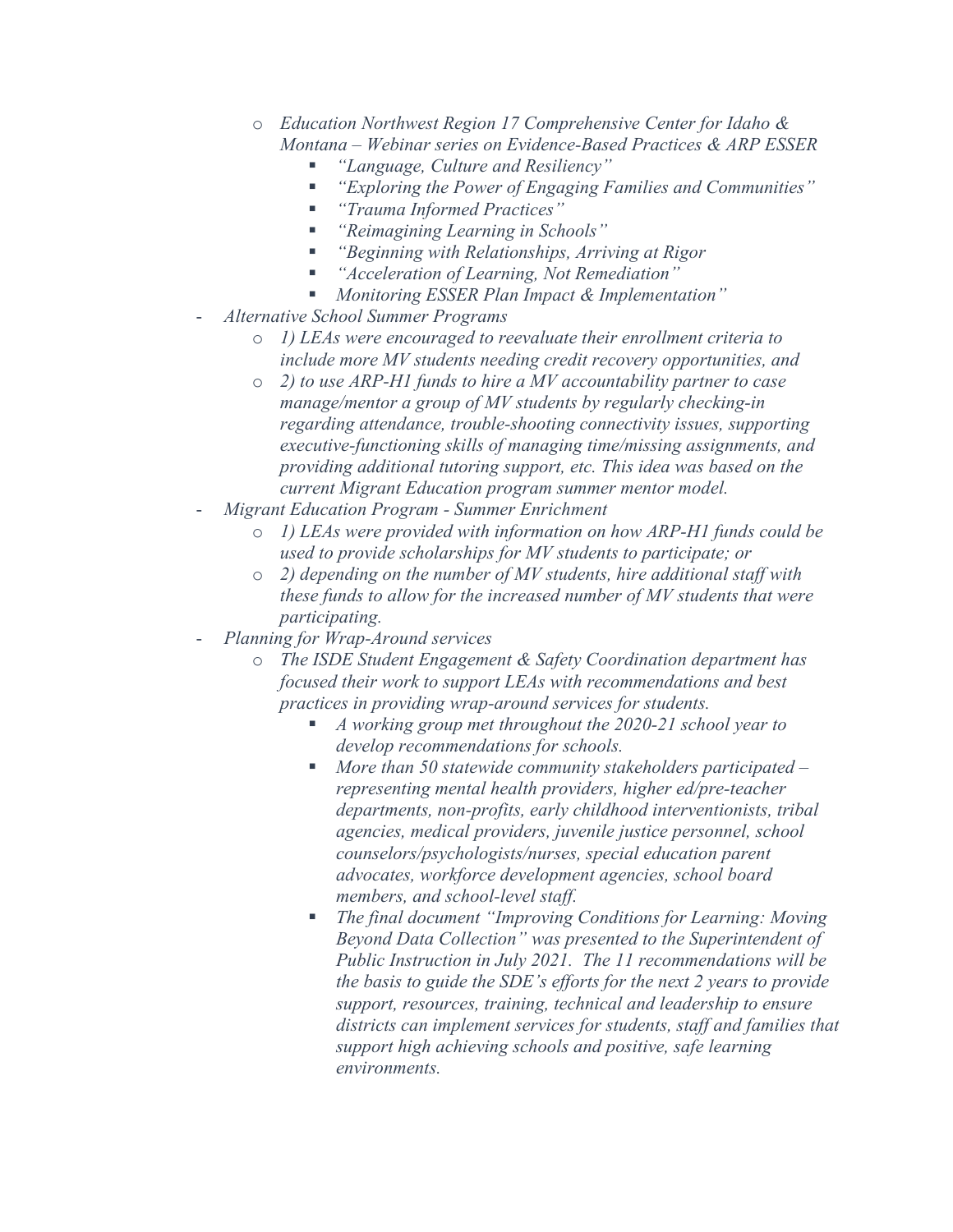- *In addition to the document that was developed, many relationships were established and an increased awareness of community-based resources was fostered and future crosstraining opportunities were planned.*
- o *Idaho Community Schools Coalition in partnership with United Way and the Idaho FACE coordinator*
	- *Monthly meetings were facilitated throughout the 2020-21 schoolyear by the United Way of Treasure Valley for LEAs who are currently implementing Community Schools strategies and for interested community partners to connect with districts/charters, or district leaders/MV liaisons to learn more about starting new "Community Schools".*
	- *LEAs who have implemented these strategies and developed Community Schools, Resource Centers, etc. have been integral in their communities during COVID-19 to communicate with and link families to food, clothing, hygiene supplies, and referrals to community partners for mental health, medical/dental, IDHW assistance programs, and housing partners. MV liaisons are oftentimes leading these efforts.*
- *Child Nutrition Summer Feeding Sites & P-EBT cards*
	- *MV liaisons were made aware and encouraged to share with families information about the locations/times of free meals for all children under the age of 18.*
	- *MV liaisons were integral in assisting families in distribution of the Pandemic Electronic Benefit Transfer (P-EBT) cards*
	- *MV liaisons coordinated with local summer feeding programs arrange for community groups to provide enrichment activities at summer feeding sites - i.e. Delta Dental, Idaho Public Television, local libraries, 4-H, Capital Educators Credit Union, Book-it-Forward, and many more. These groups were able to recruit hundreds of volunteers to come to feeding sites this past summer to engage with students and families in fun educational STEM activities and art projects in addition to distributing books, hygiene supplies, and school supplies, etc.*
- *Indian Education Dept.*
	- o *Nez Perce State Tribal Education Partnership (STEP) Research Summit*
		- *The Indian Education, FACE, MV/Homeless Education, and Title IA coordinators participated in the planning of and training for teachers and district leaders in culturally-responsive pedagogy to support Native American youth.*
	- o *Idaho Indian Education Summit 2022*
		- *The MV/Homeless coordinator is part of the planning committee for the June 2022 convening to build relationships within the native community to better understand how to identify/support youth in tribal community with MV supports/services and to help educators across the state identify strategies and obtain knowledge*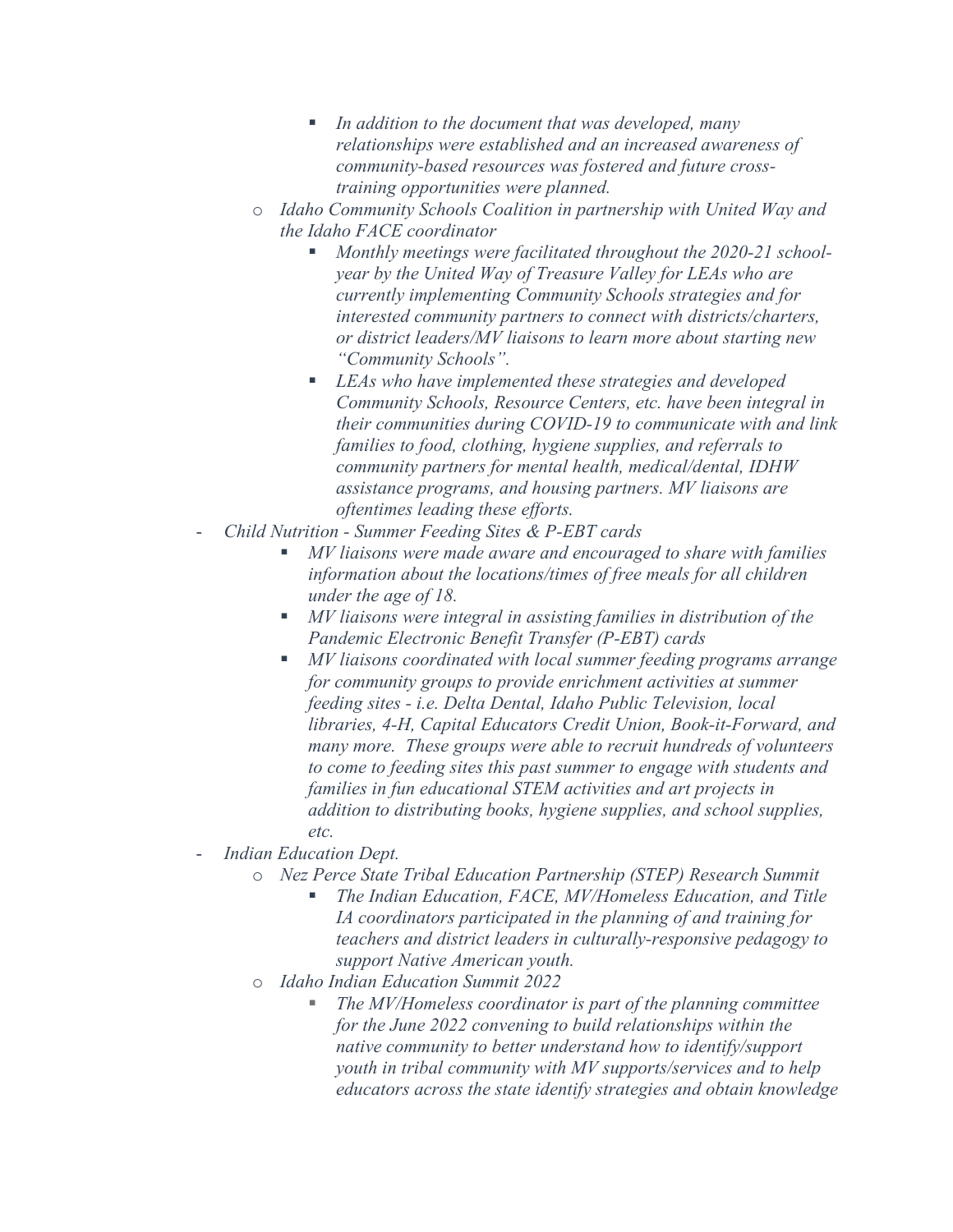*they can use in the classroom to promote equitable learning practices for American Indian students.* 

 homelessness across the State (including in LEAs that are not existing EHCY 3. How the SEA has used or will use at least 75 percent of funds awarded under ARP Homeless I for distribution to LEAs in accordance with all requirements of EHCY. This must include the extent to which the SEA has or will use funds to supplement existing EHCY subgrants to allow for more rapid fund distribution to address the needs of students experiencing homelessness, and the extent to which the SEA analyzed and reviewed where there are significant concentrations of students and families experiencing subgrantees), and how it has or will ensure that supports from ARP Homeless I can urgently reach them.

# *ARP-HI ISDE Response #3*

 *to all LEAs –to encourage new LEAs to apply and to support current grantees in scaling Idaho saw the ARP-H1 funds as an opportunity to support our current 2020-2023 cycle of MV/Homeless subgrantees, to develop local programs which did not receive grants, to leverage these dollars within already existing summer programming, and to encourage LEAs to effectively plan and prepare for the coming school year. We were able to do this through a modified/shortened grant application process and by encouraging participation in the statewide activities discussed previously. The ARP-H1grant was open up their current efforts. Funding amounts were originally calculated at \$85/per student to enable us to support LEAs with large concentrations of students experiencing homelessness regardless of the size and location within the state. The award amount increased from the original \$85 because fewer LEAs applied than originally expected. All LEAs who submitted an ARP-H1 application were awarded.*

*The Idaho ARP-H1 competitive grant program was designed to help LEAs support the four following areas:*

- *1) MV Program development Improving the process for identification and enrollment of children & youth experiencing homelessness;*
- *2) Basic needs & Development of community partners Meeting the emotional and/or physical health needs of children & youth experiencing homelessness;*
- *3) Re-engagement, Dropout Prevention, and Support for UHY - Re-engaging and/or retaining children & youth experiencing homelessness who have dropped out or are at-risk of dropping out; and*
- *4) Academic & Future Success Addressing learning loss and educational success for children & youth through credit recovery, tutoring/mentoring and/or summer programming*

*Success will be measured at the LEA and state-level through the following criteria/data collection tools:* 

- *Number of LEA MV identified of MV students*
- *Attendance rates of MV students*
- *Academic Success Data - test scores, credit recovery, etc.*
- *Graduation completion rates for MV students*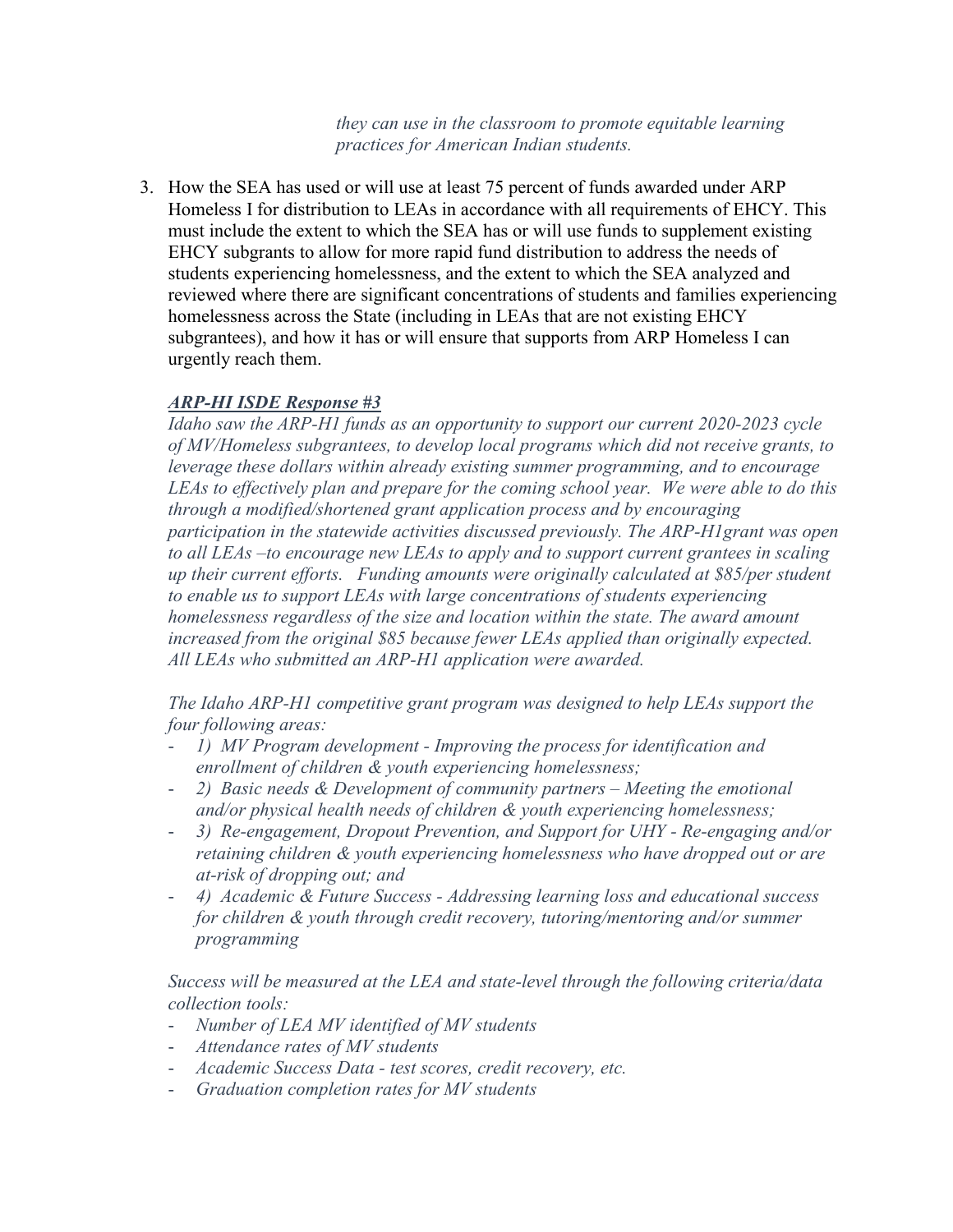- *Tracking of services, supports, & referrals*
- *Early Childhood identification of MV siblings & referral services*
- *Number of family engagement offerings & attendance at those events*
- *Post-Secondary planning and outcomes (college, technical certificates, apprenticeships, etc.)*

*Timeline of ARP-H1 competitive grant process:* 

- The announcement of the ARP-H1 grant opportunity was provided in the March 2021 *MV/Homeless Program newsletter and in multiple ESSER update webinars by the Federal Programs director and the SDE executive team.*
- *We received spending authority from the Idaho Legislature on April 29,2021.*
- *The announcement of the ARP-H1 grant award process was communicated to superintendents, business managers, federal program directors, and MV liaisons in an email to LEAs on May 14, 2021*
- *The short online "Jotform" application was open from May 14 June 15, 2021.*
- *Applications were scored, tallied and ranked by SDE staff based on district needs, quality of applications, community outreach, and assurances*
- *Grant awards were calculated on the LEAs 3-year average number of identified students (SY2018-19, SY2019-20, and the number identified to date for SY2020-21) multiplied by \$140/student.*
- *Grantees were notified of award amounts by email on June 21,2021*
- *Official Grant Award Notices (GAN) were sent and funds were available to LEAs through the Grant Reimbursement Application (GRA) tool on June 30, 2021.*

## *Overview of ARP-H1 grantees:*

- *34 LEAs were awarded \$720,468 in ARP-H1 grants ranging from \$1,400 \$112,00\**
- *These 34 LEAs will support approximately 65% of Idaho's MV student population with ARP-H1 funding.*
- *14 NEW non-MV/Homeless subgrantee LEAs were awarded ARP-H1 funds*
- *20 of our current 2020-23 MV/Homeless subgrantees were awarded additional ARP-H1 funds and plan to expand the scale of work by adding additional goals to their current plan.*
- *9 of our current 2020-23 MV/Homeless subgrantees chose not to apply for additional ARP-H1 funds and keep their focus on current 2020-23 grant goals.*
- *Breakdown of how the 34 ARP-H1 grantees plan to focus their efforts using ARP-H1 and other funds*
	- o *14 LEAs will be addressing 1) MV Program Development*
	- o *25 LEAs will be addressing 2) Basic Needs & Community Partner development*
	- o *18 LEAs will be addressing 3) Reengagement, Dropout Prevention & UHY support*
	- o *22 LEAs will be addressing 4) Academic & Future Success*

## ii. For **ARP Homeless II**: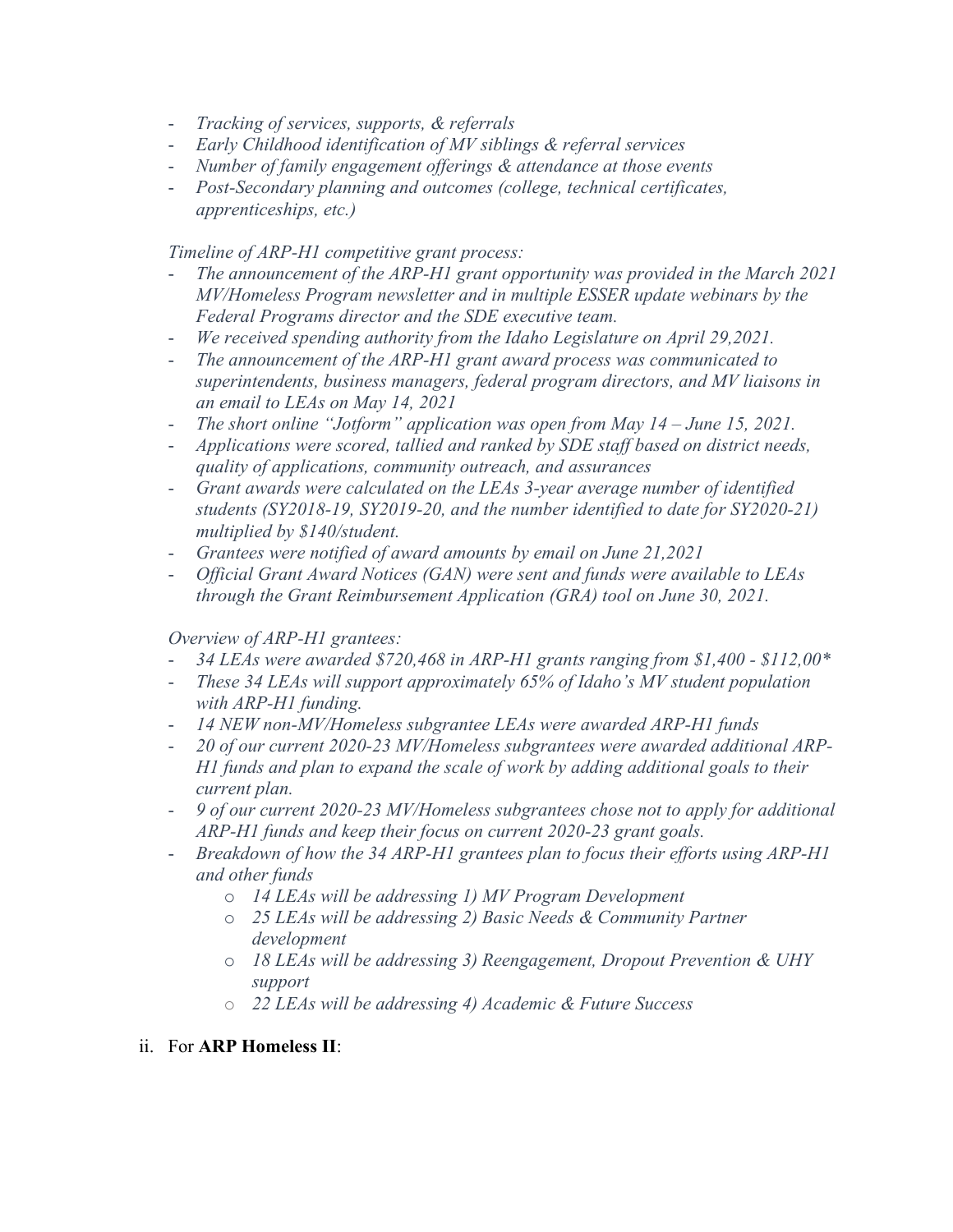1. How the SEA will use up to 25 percent of funds awarded under ARP Homeless II for State-level activities to provide training, technical assistance, capacity-building, and engagement at the State and LEA levels, including support to LEAs to plan for and provide wrap-around services, in collaboration with State and local agencies, for school year 2021-2022; and

# *ARP-II ISDE Response #1*

### *ARP Homeless II – State Level Activities amount =\$540,560 (\$2,162,241 x 25%)*

 *All of the following activities and expenses are aligned to our 5-year Focus Areas & Activities developed this summer by IHEAT.* 

#### *Idaho Students & Families in Transition Program - 5-year Focus Areas & Activities*

- Increase the awareness and understanding of the Idaho Students/Families in Transition *program to improve the identification of and services for McKinney-Vento eligible youth and their families.* 
	- *Community understanding (measured by increased community partners & participation of MV liaison in Regional Homeless Coalitions)* 
		- *Produce & update awareness videos, posters, brochures, pass-along cards, etc.*
		- *Hold regional "Community Resource Fairs"*
		- *Seek & provide opportunities for cross-training between schools and community partners*
		- *Provide deeper training opportunities to increase awareness of school administrators and community stakeholders*
	- *liaisons & monitoring findings)*  • *Increased MV liaison capacity (measured by reduction in the number of new* 
		- *Improved training and technical assistance opportunities (mentors for new liaisons, regional trainers, etc.)*
		- *Additional resources and program development support*
- *housing to succeed in school and have hope for the future.*  • *Remove barriers that stand in the way for students living in temporary/transitional* 
	- Understanding students & their needs (measured by growth of MV subpopulation *on student success criteria & Youth Behavior Risk Survey)* 
		- *Development of a MV Data Dashboard for statewide and local analysis, awareness, records transfer, program improvement, and the belief that "we can move the needle"*
		- *Imbed progress monitoring of MV students in LEA's MTSS systems to measure Attendance, Behavior/SEL, Course-work + Physical needs (ABC+P)*
	- *Increasing services & supports (measured by data coding issues, chronic absenteeism & graduation cohort, & summer program participation measures)* 
		- *Improve local registrars' & transportation staff capacity - clarify enrollment, transfer process, transportation provisions of MV statute*
		- *Improve student engagement & decrease chronic absenteeism of MV students*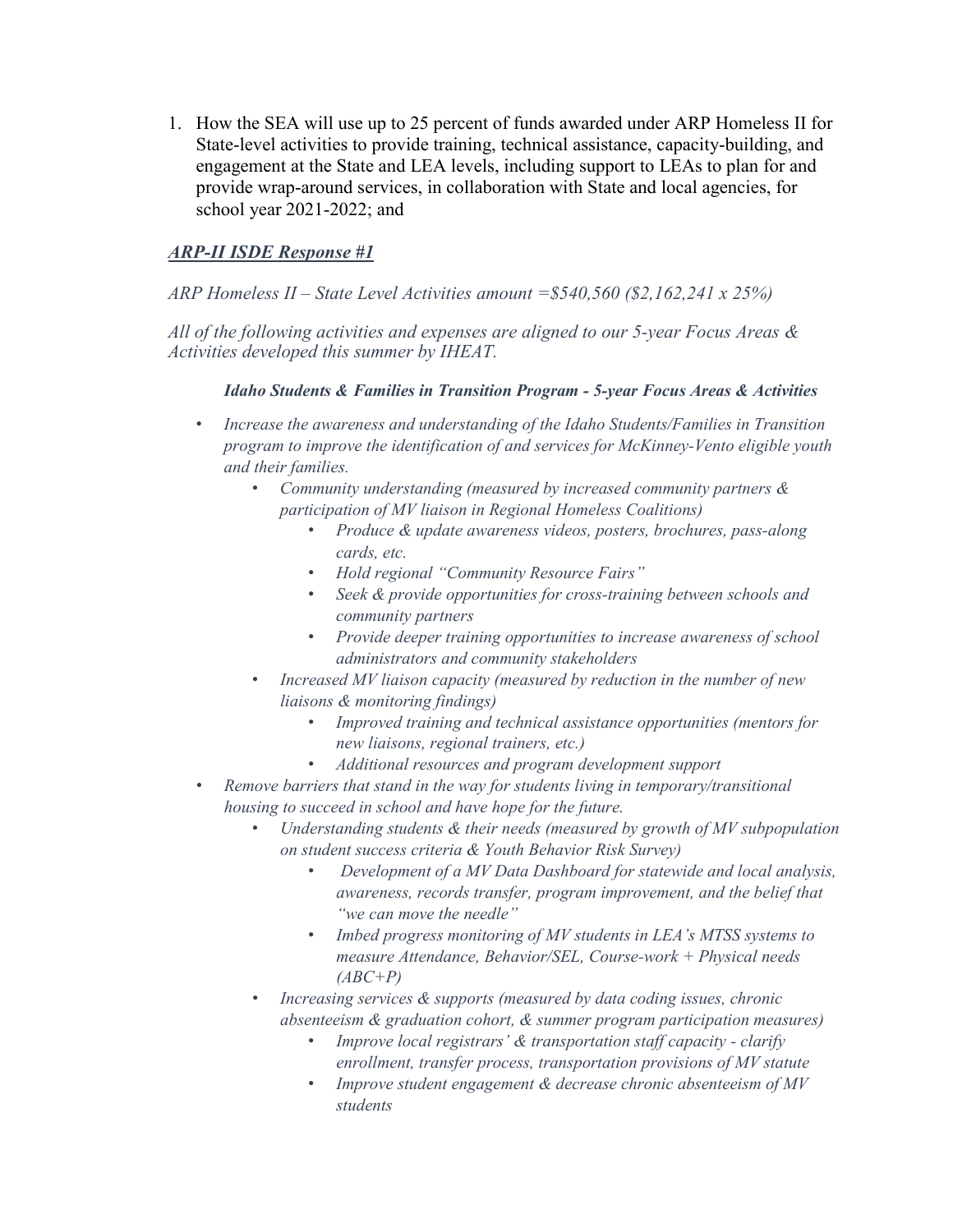- *Address awarding of partial credits for highly mobile students*
- *Create equity of services and supports provided to students across the state*
- *Create awareness of future options and the paths to success for MV students – especially Unaccompanied Homeless Youth*

# *Personnel Costs (salary and benefits)*

*\$100,000* 

• *State coordinator time & travel for training*

#### *Operating Expenditures*

 $$440.560:$ 

- *\$440,560: 1. Contract for statewide administration for data dashboard development, improving data collection processes/validation and to build capacity at the district and building level for utilizing data as part of the continuous improvement process (\$50,000)*
- *2. Subgrants for regional consortia facilitation (Idaho Housing and Finance Regional Housing Coalitions (\$10,000 x 7 regions = \$70,000)*
- *3. Subgrants to Community-based organization (United Way/Idaho Community School Collaborative) to support LEAs in the development and implementation of Community Schools strategies for wrap-around support (\$170,560)*
- *Idaho ARP ESSER State Plan) (\$25,000 x 6 regions = \$150,000) for 4. Contracts/Expenses for regional trainers, focus-area consortia-leads or mentors (Activities aligned to the Idaho ARP Homeless State Plan and the training activities listed below:*
	- *A. Identification*
		- *Awareness Activities (Regional Head Start, and Dept of H&W Navigators, HUD COCs, etc.)*
	- *B. Academic Success*
		- *Coursework/Credits + Physical Needs (ABC+P) & RTI/MTSS* • *Monitoring progress of MV Students (Attendance, Behavior, process alignment)*
		- *Data dashboard & analysis training*
	- *C. Reengagement*
		- *Chronic Absenteeism*
		- *Graduation Plans & Mentoring*
		- *Credit Recovery & Partial Credits*
		- *Career/College planning & Career/Technical Education (CTE) opportunities*
	- *D. Wraparound services*
		- *Community Schools*
		- *Referrals to local service providers*
- 2. How the SEA will use at least 75 percent of funds awarded under ARP Homeless II for distribution to LEAs in accordance with the final requirements. This must include a description of how the SEA will distribute funds in accordance with the required formula to address the needs of students experiencing homelessness and the extent to which the SEA has encouraged or will encourage the creation of consortia for those LEAs that may not meet the required minimum formula amount.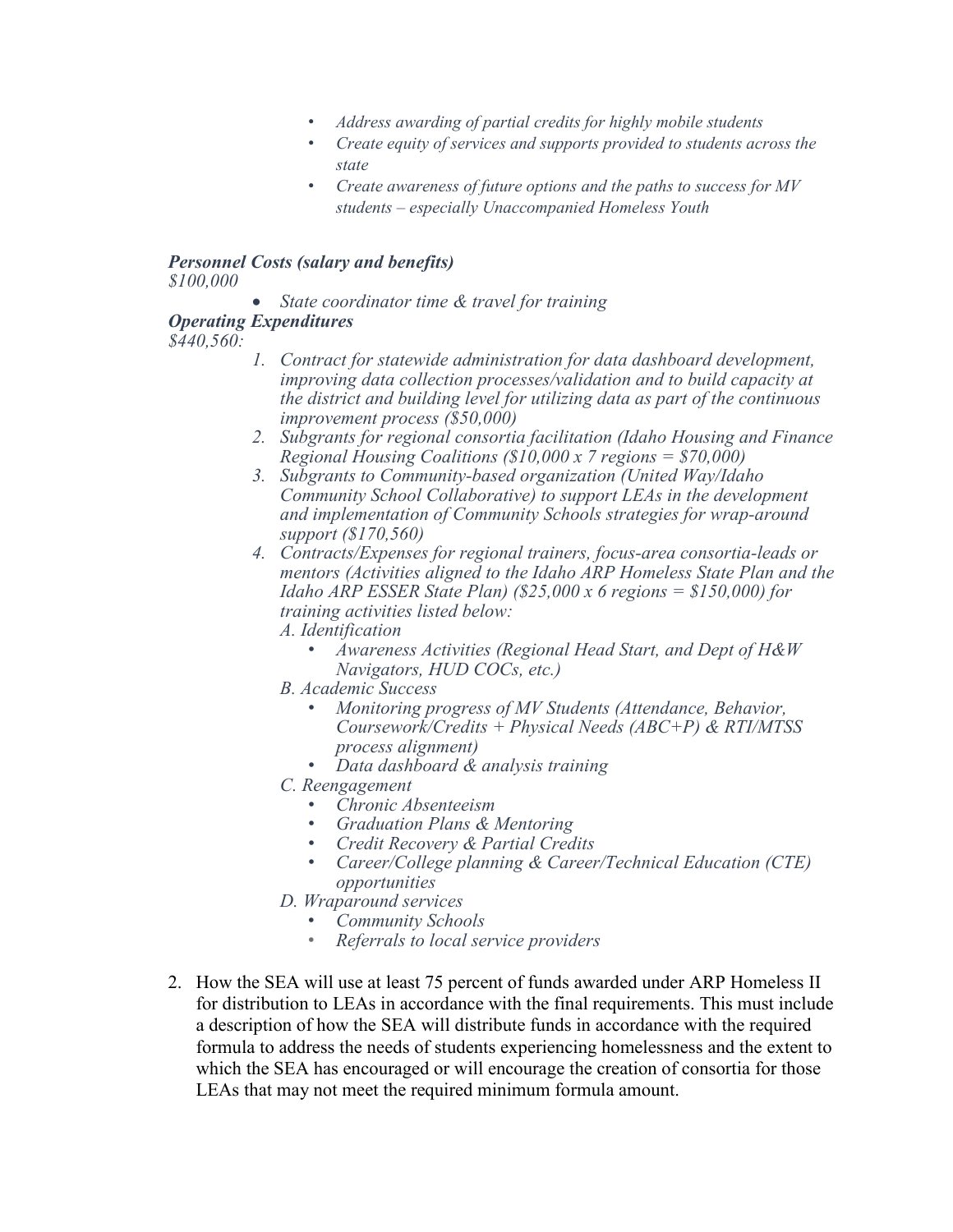# *ARP-II ISDE Response #2*

*ARP Homeless II – Subgrants to LEAs = \$1,621,681 (\$2,162,241 - 25% state set-aside)* 

*The SDE calculated preliminary allocations based on the 2-part formula from US. Ed.'s emergency rule 34 CFR Chapter II, RIN 1801-AA24 published in the Federal Register on July 9,2021* 

- *2-part formula:*
	- *50% is in proportion to the amount that each LEA received of Idaho Title IA funds distributed to LEAs in SY2020-21*
	- *50% is based on a per/pupil amount times the number of MV students identified in either SY2018-19 or SY2019-20 (whichever was higher)*
- *57 LEAs had preliminary allocations of >\$5,000. These ranged from \$5,228 to \$144,488 equaling \$1,438,785.*
- *The remaining 99 LEAs had preliminary allocations of <\$5,000. These ranged from \$203 to \$4,943 equaling \$182,896.*
	- o *LEAs with preliminary awards of <\$5,000 will be required to join a consortium of LEAs in which the sum of its members' allocations meet the \$5,000 threshold.*

*Timeline of process to distribute ARP-H2 funds:* 

- *SDE calculated preliminary allocations for ARP-H2 funds for LEAs and notified districts/charters of the amounts and the process for accessing these funds on August 4, 2021.*
- *Idaho ARP-HCY overview webinars were held August 11, 16, 26, & 31, 2021.*
- *LEAs will respond to an "Intent to Participate" online survey before September 15, 2021 describing their interest in receiving ARP-H2 funds and the type of consortia they would be interested in if they fall below the \$5,000 threshold.*
	- o *Options for Consortia types include:*
		- *Developing our MV/Homeless Program for LEAs with new MV liaisons*
		- *Supporting MV students attending/enrolling in Charter Schools for Charter LEAs*
		- *Statewide support/resources for MV students attending Online programs*
		- *Regional Consortia Understanding community resources & developing partnerships*
		- *Mentorship from "seasoned" MV liaisons*
- *After September 15, 2021 allocations will be recalculated based on the number of LEAs who Opt-out of receiving ARP-H2 funding.*
	- o *During this recalculation process, LEAs who did not receive Title IA funds in SY2020-21 may still be awarded an ARP-H2 and participate as part of a consortium, if they express interest on "Intent to Participate" survey. Awards will be calculated based on the number of MV students identified in SY2018-19 or SY2019-20 (whichever is greater).*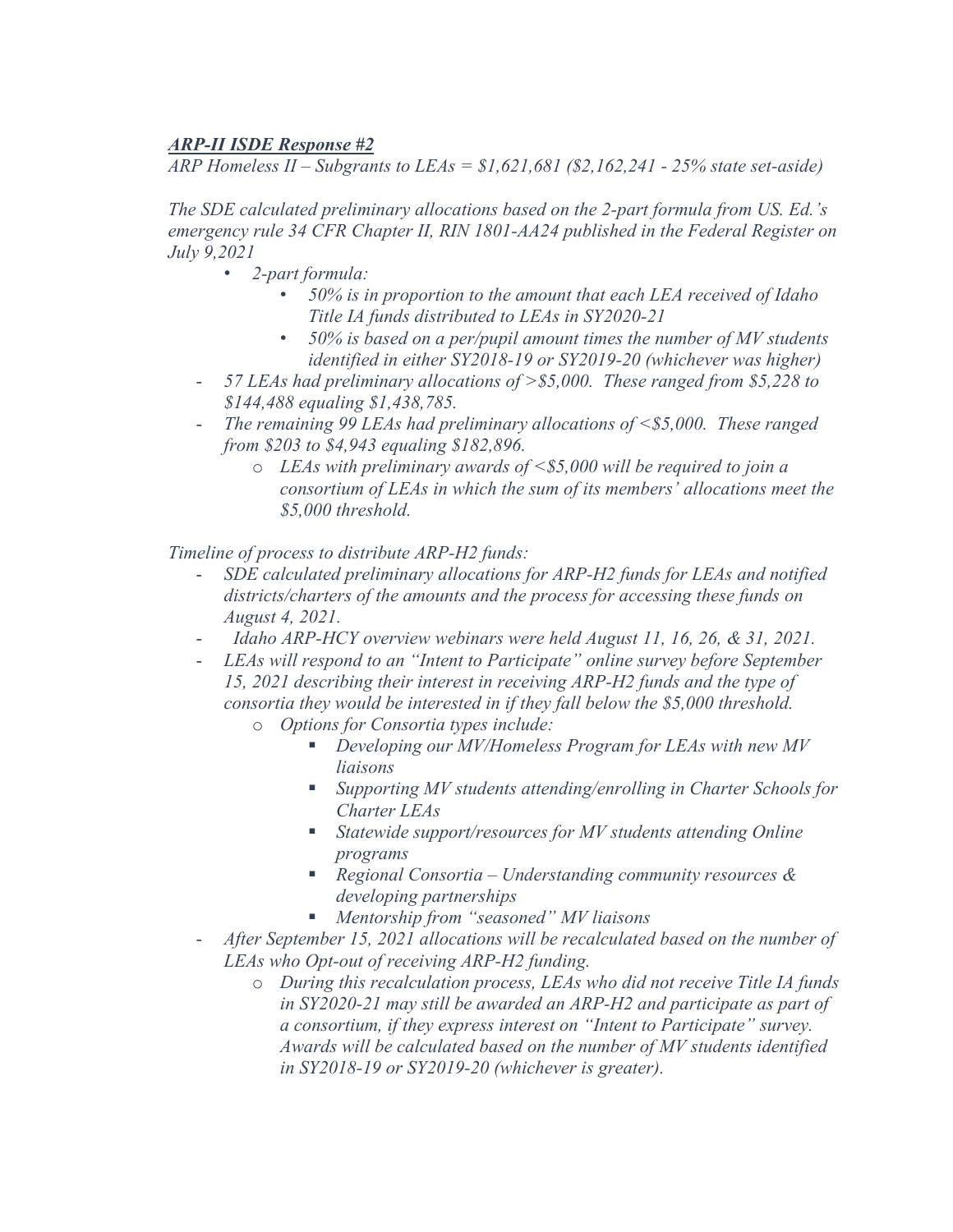- o *100% of the flow-through subgrant funds dedicated for LEAs will be awarded.*
- *Grant Award Notification (GAN) letters for LEAs with >\$5,000 awards will be sent out by the end of September 2021.*
- *LEAs will submit a brief needs assessment, focus areas, success criteria, and budget description by October 30, 2021 of their ARP-H2 plan.*
- The state MV coordinator will work with LEAs to help form consortia for LEAs *falling below the \$5,000 threshold based on their interest and location.*
- *Fiscal agent districts will be identified. Memorandum of Understanding (MOU) agreements will be drafted and signed by consortia members.*
- *GAN letters for Consortia LEAs will be sent out in late October or early November of 2021.*
- *Consortia will submit a brief needs assessment, focus areas, success criteria, and budget description by December 31, 2021 of their ARP-H2 plan.*

 *ARP-H2 Consortia will be modeled after the ISDE's Title I-C/Migrant Education program* 

- *Contracted regional or focus area coordinators will* 
	- o *Facilitate the development of consortium goals/strategies following the same process and online tool as 2020-23 MV/Homeless Subgrantees for two focus areas -*
		- *Focus Area #1 MV Program Improvement (i.e. identification process, awareness, community partners, training, services, case management, etc.)*
		- *Focus Area #2 Student Success & Well-Being( i.e. interventions for learning loss, credit-recovery, wrap-around services, referrals, mentoring, student engagement, etc.)*
	- o *Support LEAs in the identification of students who quality for the MV program*
	- o *Share information regarding the MV program and the needs/rights of students and families*
	- o *Provide referrals to community resources and collaborate with the district to provide services to MV students and families*
	- o *Conduct community MV awareness activities and provide posters or other materials to assist community partner and LEAs in identifying qualifying students.*
	- o *Visit LEAs as needed to consult with district/charter staff regarding the MV program and student needs*
	- o *Provide support via phone, email, in-person or virtual training to staff regarding the MV program and to ensure students are being identified and receiving services.*
- *Participating LEAs will* 
	- o *Identify a MV liaison who will serve as a contact person for the LEA.*
	- o *Share information about the MV program benefits with parents and secondary students*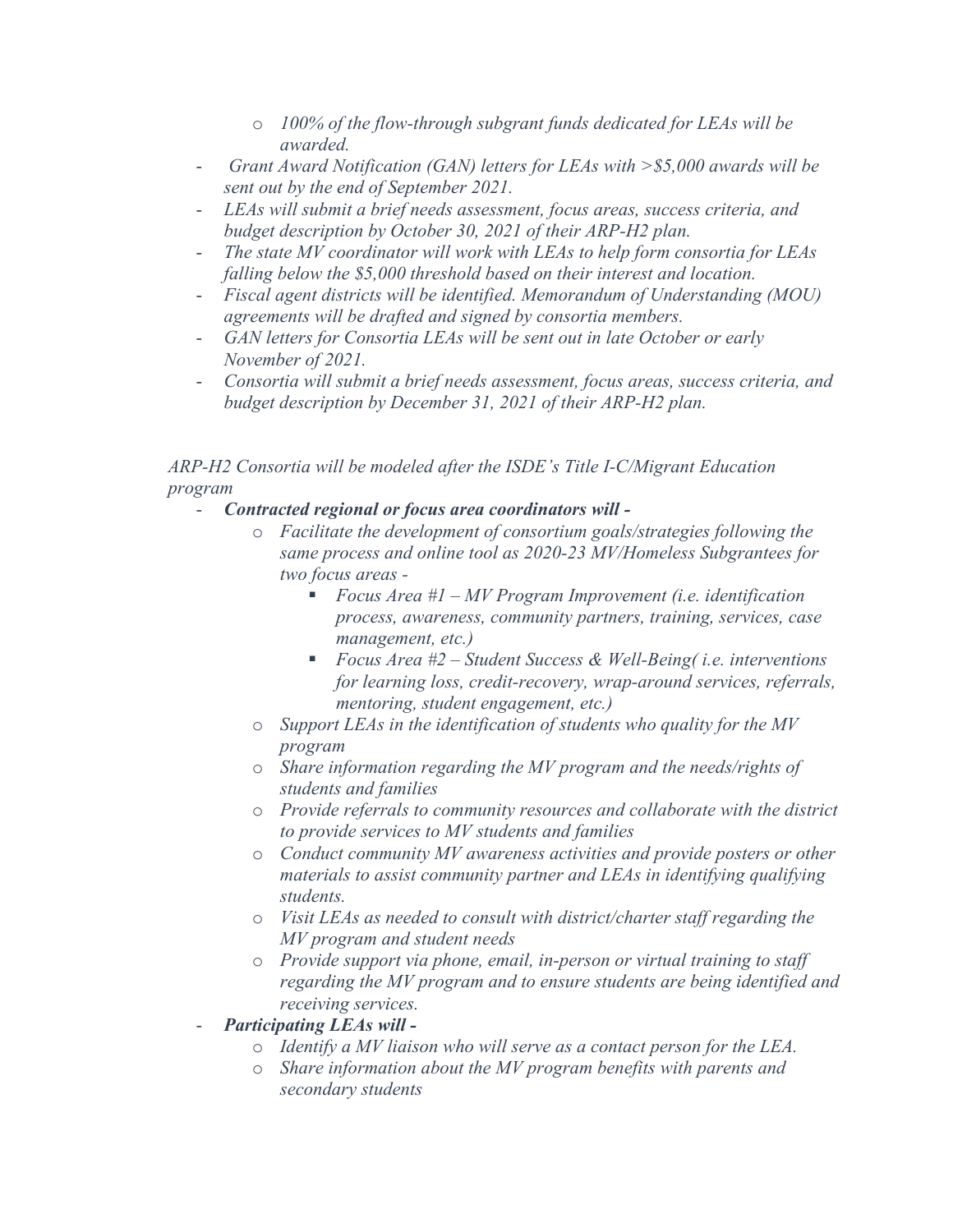- o *Post posters in locations where parents and potential Unaccompanied Homeless Youth (UHY) will see them and distribute MV brochure/passalong cards to suspected families or UHY.*
- o *All staff including administrators, registrars, transportation, child nutrition, custodial, and paraeducators will attend annual MV training explaining the program, legal rights and benefits to students.*

#### For **both ARP Homeless I and ARP Homeless II**:

1. How the SEA will ensure that ARP-HCY supplements the support and services provided with ARP ESSER funds and does not replace the use of ARP ESSER funds to support the needs of students experiencing homelessness;

#### *ARP-I &II ISDE Response #1*

*The ARP-HCY aligns with the Idaho State Plan for the American Rescue Plan Elementary and Secondary School Emergency Relief Fund. As part of the State's Current Status and Needs section, stakeholders provided an assessment of the top priorities for our state: 1) Using data to target student needs, and 2) Re-connecting with students. In identifying the needs of underserved students, the three core priorities for the Idaho plan are 1) continuing efforts to improve broadband access; 2) addressing the academic impact of unfinished learning, and; 3) addressing the social, emotional, and mental health needs of students. (pgs. 6-7 revised draft 072221)*

*LEAs have been encouraged to take into consideration the unique needs of students experiencing homelessness as they have developed their local plans following ISDE expectations for ESSER funding use and accountability. MV liaisons state-wide have reported that they have been part of the conversation at the local-level in determining how ARP-ESSER funding will be used to provide support for ALL students.*

 *resources. MV liaisons are truly in-touch with the needs of families and make great Throughout the pandemic we have more fully realized that the role of the MV liaison is one of keeping connection with families and in doing this they have directly impacted district efforts to provide connectivity, help meet educational needs, and keep a pulse of student well-being. They are oftentimes the schools' first responders. In LEAs where strong MV liaisons were in constant communication with families, the students continued to engage in learning. Liaisons were able to provide hotspots to improve connectivity and, ride the buses to deliver lunches or other supplies, but most often families reported that it was just nice to have some connection to someone. In LEAs where the Community Schools strategies were being implemented at the time the pandemic struck and schools closed their doors, liaisons were able to pivot quickly to help meet not only the educational needs of students but also to assist families in connecting to community advocates when they are asked for their input.*

*As part of the Annual Fall MV Regional trainings and new Annual Spring Regional/Community Resource Fairs, liaisons will discuss strategies on how to utilize the ARP-H1 and H2 funds effectively and not duplicate efforts/funding that is already in*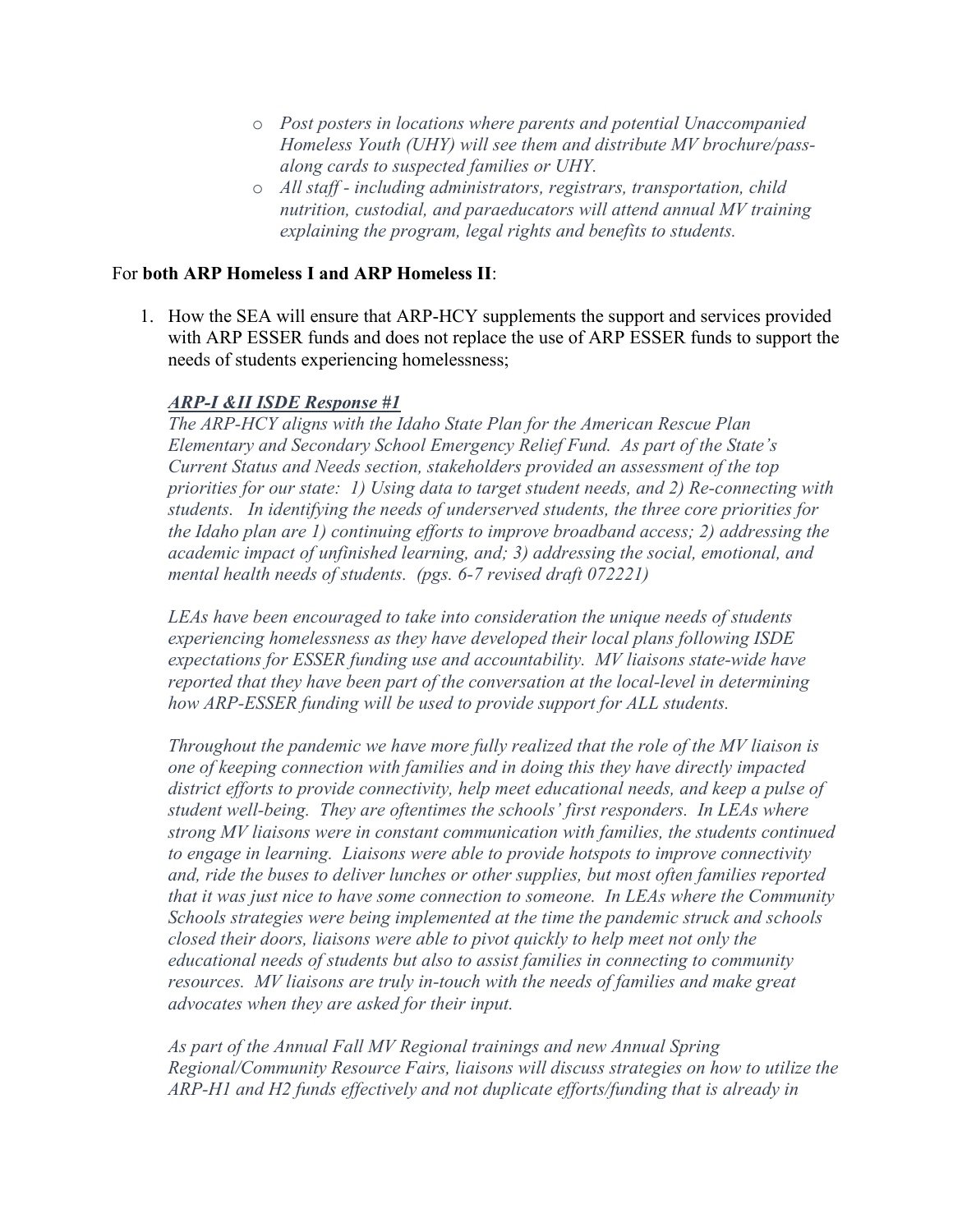*place to families experiencing homelessness. Liaisons will learn about various funding sources and what community partners are available to meet specific needs. Community partners will better understand the role of the MV liaison and help them to learn how to connect families to their services. The following is a sample of the types of services and funding sources that are available to families that will be addressed:* 

- *Access to School and Learning: ESSER*
- *Early Childhood: Head Start, Infant/Toddler prog.*
- *Childcare: After school programs, subsidized child care/ICCP*
- *Housing Assistance: Emergency Rental Assistance, etc.*
- *Technology and Connectivity: Emergency Broadband Benefit*
- *Food: School Lunch Program, P-EBT, SNAP, food banks*
- *Health/Mental Health: ESSER, Federal Insurance Marketplace*
- *Income Support: Earned Income Tax Credit, Child Tax Credit, Stimulus Payments*

*LEAs who are currently utilizing case management and/or system navigators will present how they are linking families to resources.* 

but linked to the resources they need. *ISDE goals in conducting these technical assistance activities is that 1) MV liaisons will be better equipped with understanding of community agencies and resources; 2)they feel empowered to be able to help instead of being frustrated in wanting to help but not know how; and 3) that community agencies understand the MV program in schools so that when a family is identified by any school or agency they are not turned away frustrated* 

*Fechnical assistance has been and will continue to be provided to LEAs through MV/Homeless Ed. coordinator office hours, webinars, fall trainings, and online resources to help LEA administrators, business managers, Federal Program directors, and MV liaisons understand allowable uses for ARP- HCY funds, when these funds should be used, or when other resources would be more appropriate.* 

2. The extent to which the SEA will use its State-level activities funds to award subgrants or contracts to community-based organizations that are well-positioned to identify children and youth experiencing homelessness in historically underserved populations such as rural children and youth, Tribal children and youth, students of color, children and youth with disabilities, English learners, LGBTQ+ youth, and pregnant, parenting, or caregiving students experiencing homelessness, and connect them to educationallyrelated support and wraparound services; and

# *ARP-I &II ISDE Response #2*

*In June 2021, the IHEAT identified the need for all students across the state to receive more equitable access to similar services regardless of where they live or their specific needs.*

- *88 % of Idaho's land areas are in counties classified as rural, which is home to 28% of the state's total population.*
- *Of the 7,600 MV identified students in Idaho, approximately:*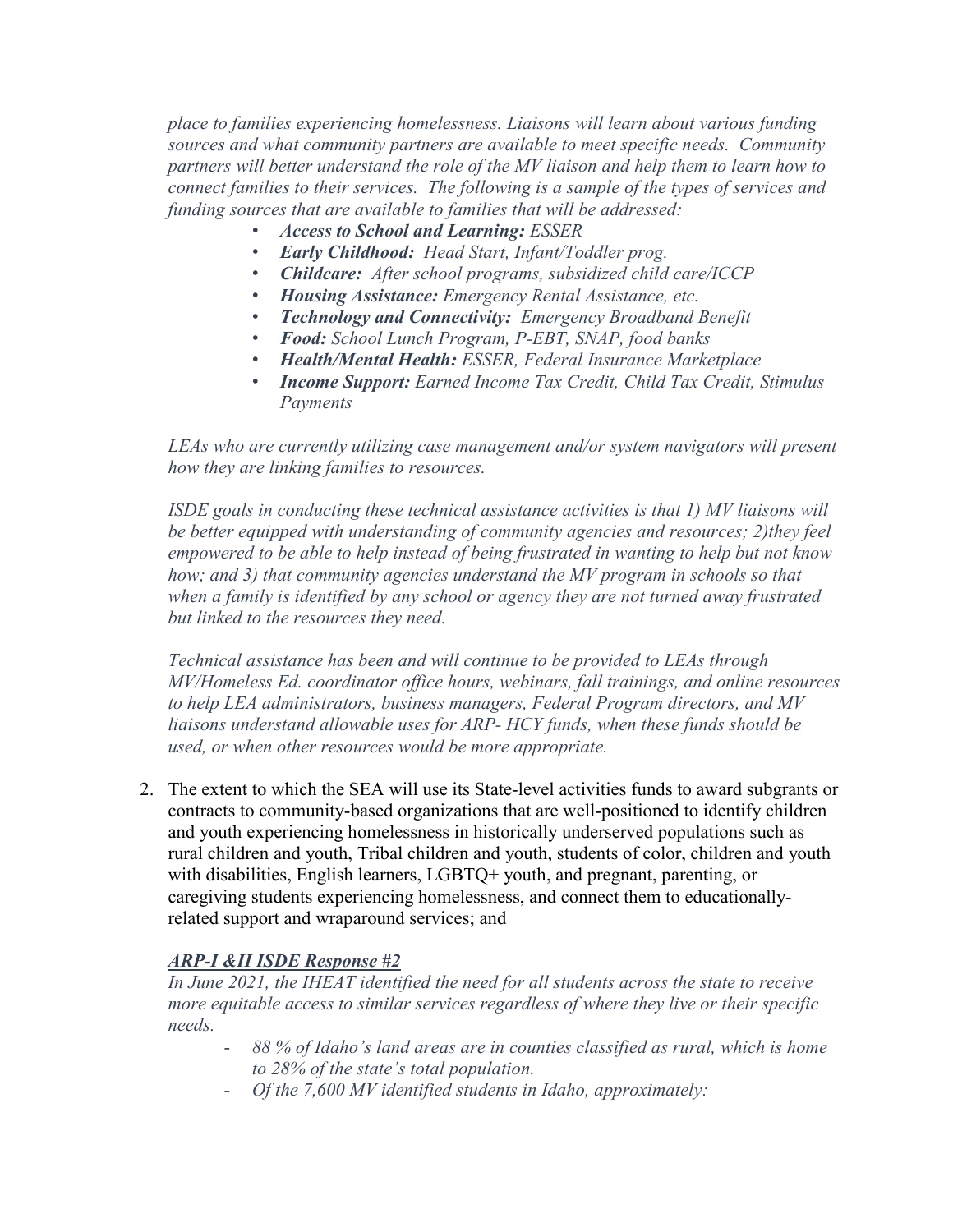- o *21% have an IEP and are served through Special Education programs*
- o *13% are Unaccompanied Homeless Youth*
- o *10% are English Learners*
- o *4% are from families of Migratory farm workers*
- o *3% are Native American*

*Training and continued awareness is provided for MV liaisons during new liaison training, annual regional training, materials/resources, etc. by the state coordinator of the importance of identifying and supporting ALL students regardless of their race, ethnicity, ability, sexual orientation, family situation, etc.* 

*An ARP-H1 grant was awarded to a newly created charter school opening in the fall of 2021 which supports pregnant/parenting teens and their children. This award was based on their projected at-risk enrollment and MV identification numbers instead of their past three-year average of MV students. The ISDE supported awarding this charter because of its strong community partnerships and their focus on providing wrap-around services for youth to set them up for future success. This charter enrolls students from throughout our largest metropolitan area regardless of district boundaries. MV liaisons throughout the region have been notified of this opportunity for pregnant/parenting teens and have been referring students for enrollment throughout the summer of 2021. If additional needs are shown after students are identified by the local MV liaison, the charter school*  will also be considered to receive additional funds through an additional subgrant *award.* 

 *settings. Many of the MV liaisons in rural LEAs are either administrators or and Spring Regional training opportunities to be held annually in each region and the One of the largest underserved populations are students living in rural settings. In previous MV/Homeless grant cycles, there were no small rural LEAs who received funds to support students experiencing homelessness. In the 2020-23 MV/Homeless subgrant cycle we increased the number of grantees from 10 to 29 representing all regions, sizes, etc. and by doing this have improved the technical assistance provided to LEAs in rural administrative assistants with a limited background in social services. Through the Fall creation of regional consortia, liaison capacity will be increased, community awareness will be heightened of how to support the whole child, and silos can be removed.* 

*As a part of our state-wide activities, we are planning to contract with Regional Housing Coalitions from both of Idaho's HUD/Continuum of Care (CoCs) to conduct Community Resources Fairs, facilitate cross-training events, and lead consortia. Our hope is to encourage more liaisons to become members of these housing coalitions, build strong partnerships, and increase awareness through cross-training. Agencies and programs who advocate for and support the various subpopulations named above will be included to create a network of local support for students.* 

*For the past three years, the SDE and the United Way of Treasure Valley have worked in partnership to create the Idaho Community School (ICS) Coalition. This organization has worked to foster the creation of 28 community schools throughout Idaho.*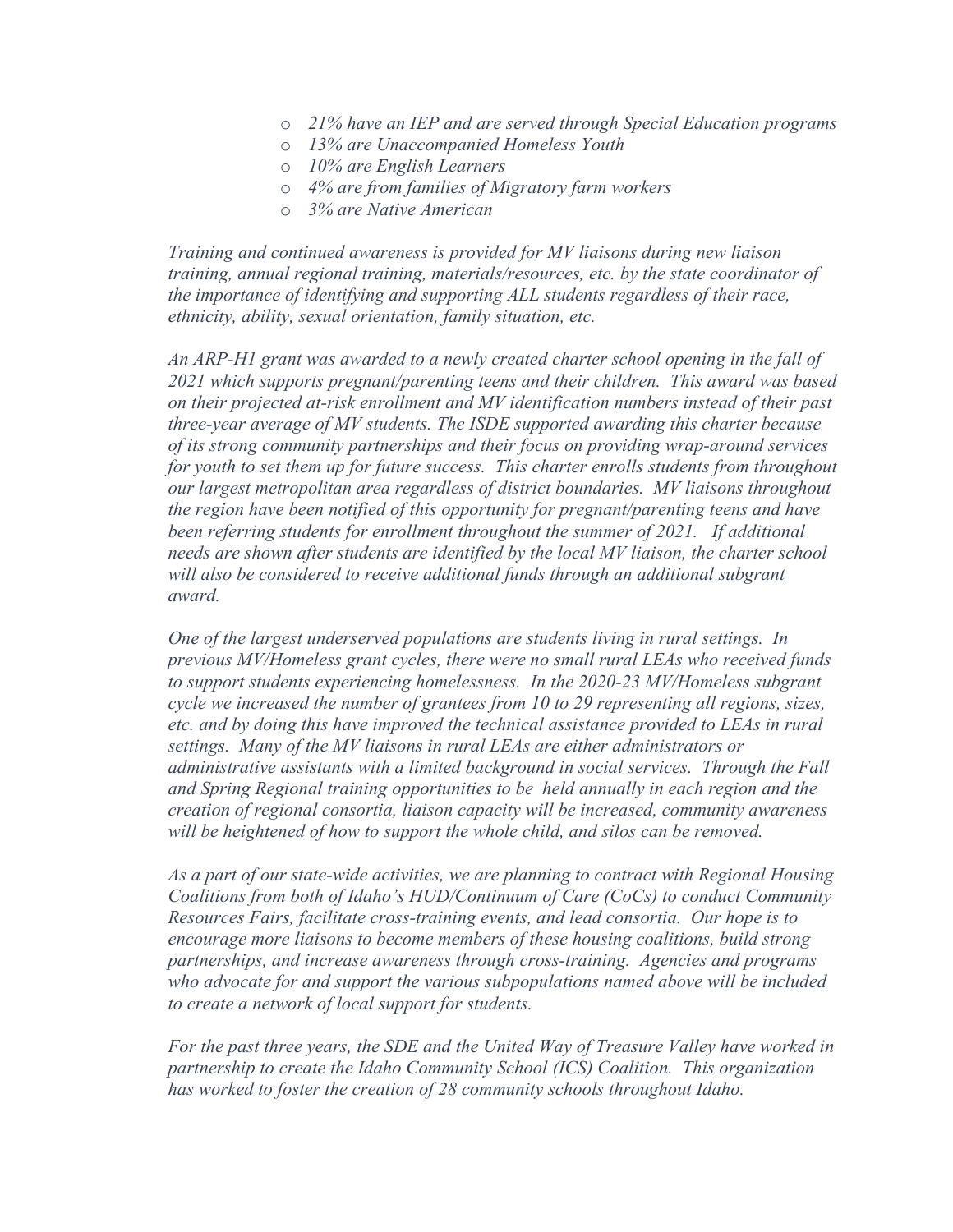services, etc. *"Community Schools" is a strategy to organize the resources of a community to address and eliminate barriers to learning. Throughout Idaho, but especially rural areas, schools are the hub of each community. This organization has brought stakeholders to the table to work collaboratively with schools to help them partner with community agencies and leverage resources to provide an integrated focus on wraparound support focused on the whole child, including - academics, mental & physical health, and social* 

 *(ICHA) – commission whose mission is to provide services to the Hispanic Community The ISDE's plan is to increase the number of LEAs who participate in the Idaho Community Schools Coalition/United Way Community School Partnership by awarding a community-based organization subgrant to the ISC coalition. This subgrant would allow the coalition to provide mini-grants to LEAs to help them establish Community Schools & resource centers throughout Idaho. In addition to the awarding mini-grants, they would help build capacity for school personnel and connect districts/charters to community partners who support specific sub- populations, i.e. Idaho Parents Unlimited (IPUL) parent-advocacy group for students with disabilities; Commission on Hispanic Affairs and act as a liaison between community and government entities; etc. The subgrant would allow the ICS to scale-up their efforts and reach more communities/LEAs statewide. Currently they meet regularly to allow districts to learn from one another, provide training to schools and agencies, and have many resources/templates that are helpful for districts who are in the beginning stages of community collaboration.* 

3. How the SEA will encourage LEAs to award contracts to community-based organizations

to help identify and support historically underserved populations experiencing homelessness.

#### *ARP-I &II ISDE Response #3*

*During each of the informational ARP-H2 webinar's held in August 2021, the LEAs were encouraged to work in partnership with local community based programs (CBOs), including the option to award CBOs contracts to assist with the identification and support of historically underserved and difficult to reach populations.*

 *referral processes for suspected families living in MV eligible situations. The IDHW - Child Care Resource Center Regional Office directors will be invited to participate in the Regional Community Resource fairs. LEAs will be encouraged to connect and/or contract with local child care programs that are part of the Idaho Child Care Program (subsidized childcare) and Idaho STARS (quality child-care training program) to locate and arrange for quality before or after-school programs for students experiencing homelessness, to provide transportation outside of normal busing routes, to build awareness within child-care providers of the signs of homelessness, and to create* 

*The trauma of homelessness can cause stress responses in family members with consequences that ripple through family relationships and impede optimal family functioning. It is so powerful for children to have at least one caring adult in their lives. Youth development organizations often provide a myriad of learning opportunities in an array of settings to help students, especially those who have been historically underserved i.e. rural children and youth, tribal children and youth, students of color, children and youth with disabilities, English Learners, LGBTQ+ youth, pregnant, parenting, or care-giving students feel connected and supported.*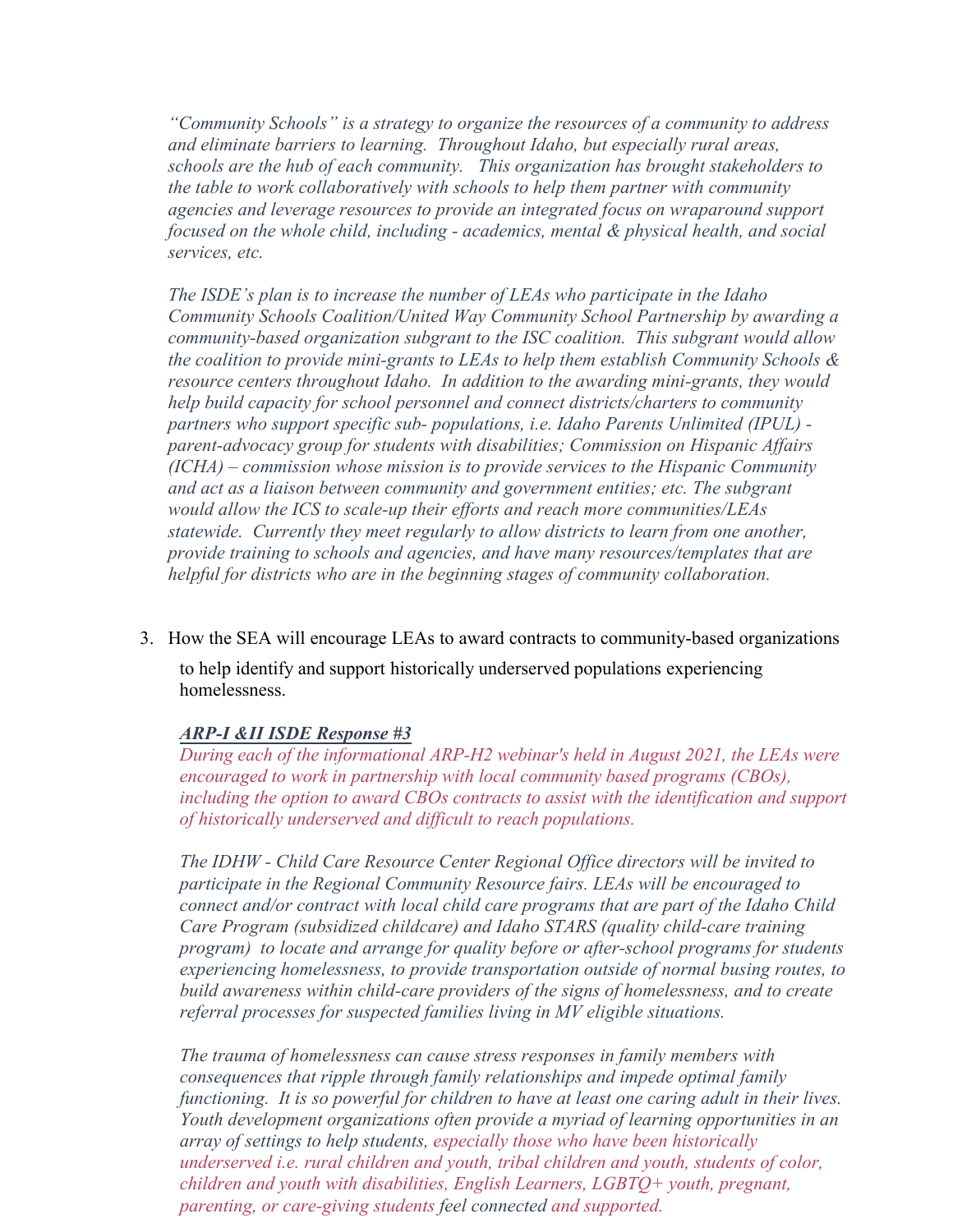*These community based organizations They support an approach to enrichment and learning activities that develops a broad set of skills, knowledge, and competencies needed to become a life-long learner, productive worker, and engaged citizen. Youth development organizations in our more urban areas include the Boys & Girls Clubs, YMCA, Big Brothers/Big Sisters, and Scouting programs. In urban and rural areas and via remote options, 4-H projects are sponsored through the University of Idaho county extension offices in every county. These programs will be invited to the Regional Community Resource fairs and LEAs will be encouraged to contract with them, to develop information sharing MOUs, and to work with them to help build awareness of signs of homelessness, encourage referral of students whom they suspect are homeless, and increase the number of students who participate in their programming through providing low/no-cost rental fees to agencies or scholarships for students experiencing homelessness.* 

| Chief State School Officer or Authorized Representative (Typed Name): |  |  |
|-----------------------------------------------------------------------|--|--|
|                                                                       |  |  |

Sherri A. Ybarra

Signature:  $\int h \mu \mu \rightarrow 0$ .  $\int h \mu \mu$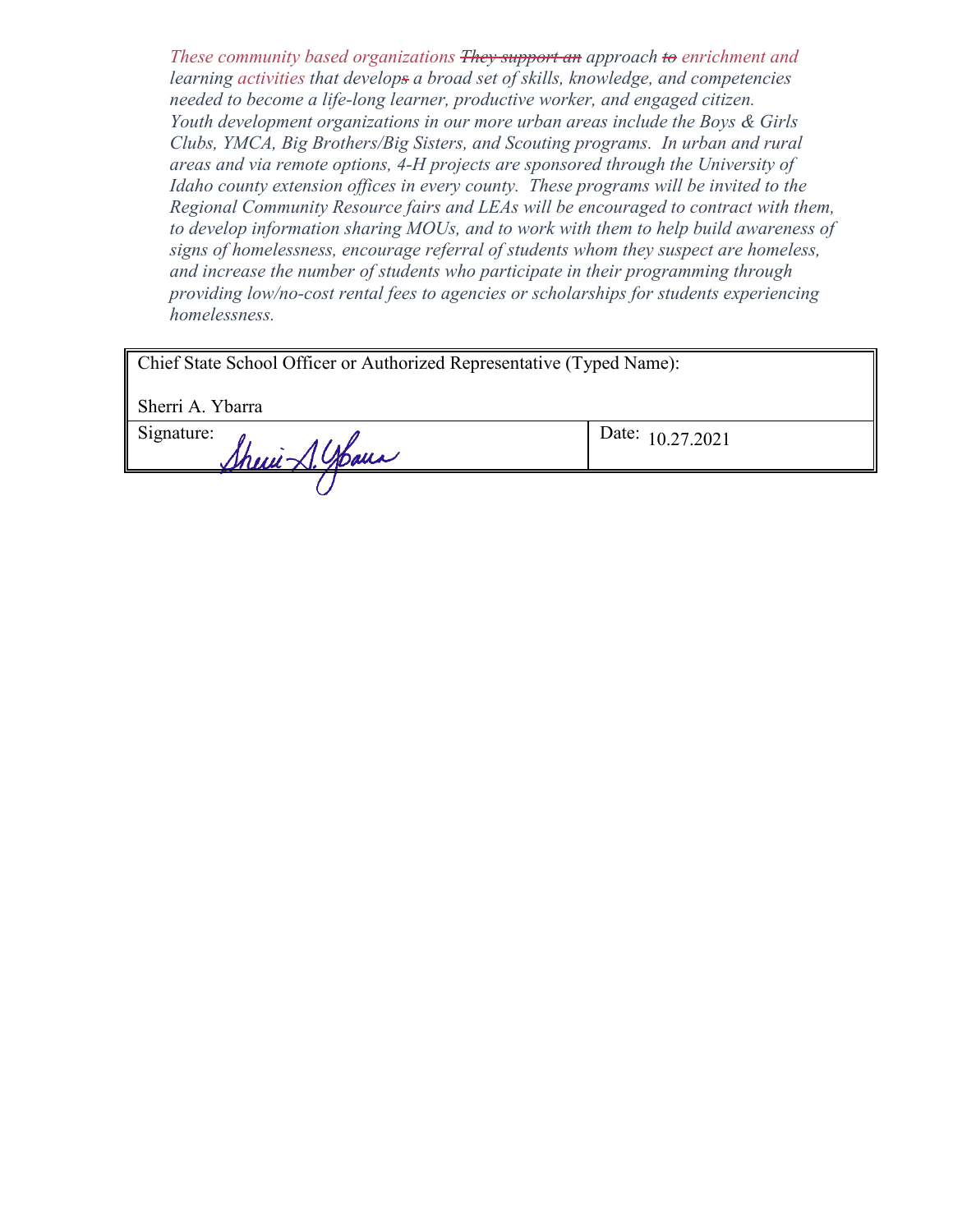## **AMERICAN RESCUE PLAN – EDUCATION FOR HOMELESS CHILDREN AND YOUTH PART C: OTHER ASSURANCES AND CERTIFICATIONS**

The Chief State School Officer or his/her authorized representative assures or certifies the following:

- including but not limited to Title VI of the Civil Rights Act of 1964, Title IX of the a. The SEA will conduct all its operations so that no person shall be excluded from participation in, be denied the benefits of, or be subject to discrimination under the ARP-HCY program or activity based on race, color, national origin (including a person's limited English proficiency or English learner status and a person's actual or perceived shared ancestry or ethnic characteristics), sex (including sexual orientation and gender identity), age, or disability. These non-discrimination obligations arise under Federal civil rights laws, Education Amendments Act of 1972, section 504 of the Rehabilitation Act of 1973, and the Age Discrimination Act of 1975. In addition, the SEA must comply with all regulations, guidelines, and standards issued by the Department under any of these statutes.
- b. The State will comply with all applicable assurances in OMB Standard Forms 424B and D (Assurances for Non-Construction and Construction Programs), including the assurances relating to the legal authority to apply for assistance; access to records; conflict of interest; merit systems; nondiscrimination; Hatch Act provisions; labor standards; flood hazards; historic preservation; protection of human subjects; animal welfare; lead-based paint; Single Audit Act; and the general agreement to comply with all applicable Federal laws, executive orders, and regulations.
- appropriated funds have been paid or will be paid to any person for influencing or attempting making or renewal of Federal grants under this program; the State will complete and submit c. With respect to the certification regarding lobbying in Department Form 80-0013, no Federal to influence an officer or employee of any agency, a Member of Congress, an officer or employee of Congress, or an employee of a Member of Congress in connection with the Standard Form-LLL, "Disclosure Form to Report Lobbying," when required (34 CFR part 82, Appendix B); and the State will require the full certification, as set forth in 34 CFR part 82, Appendix A, in the award documents for all subawards at all tiers.
- d. Any LEA receiving funding under this program will have on file with the State a set of assurances that meets the requirements of section 442 of the General Education Provisions Act (GEPA), 20 U.S.C. 1232e.
- e. To the extent applicable, an LEA will include in its local application a description of how the LEA will comply with the requirements of section 427 of GEPA, 20 U.S.C. 1228a.
- f. The description must include information on the steps the LEA proposes to take to permit students, teachers, and other program beneficiaries to overcome barriers (including barriers based on gender, race, color, national origin, disability, and age) that impede access to, or participation in, the program.